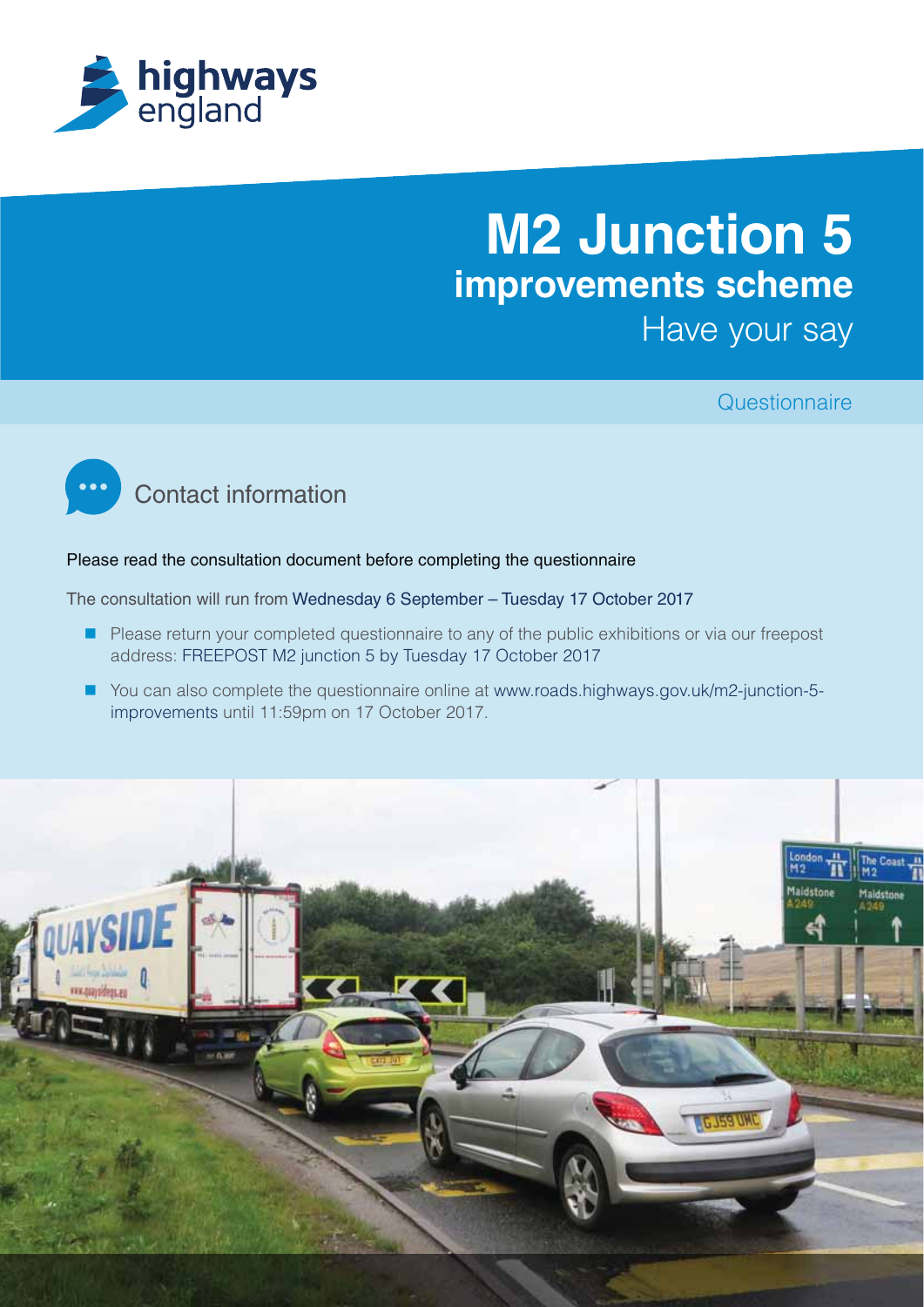**www.roads.highways.gov.uk/m2-junction-5-improvements**

2

JULIT

IMAGE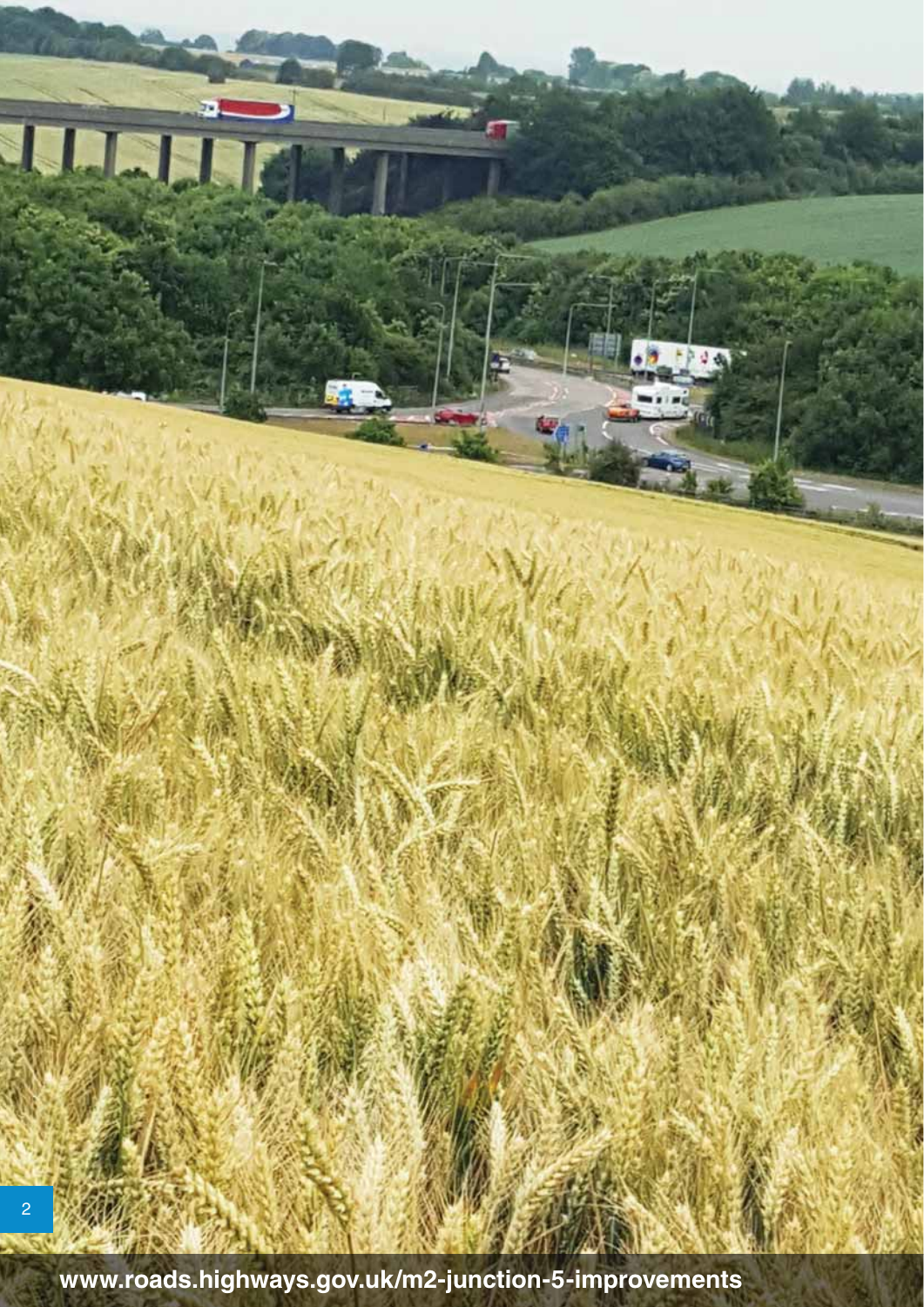

### M2 Junction 5 improvements scheme questionnaire

Please complete your contact details below. If you would prefer not to disclose this information, please provide your postcode only as this will be helpful during our analysis of response.

| If you would like to be kept informed of the progress of the scheme proposals please provide your<br>email address below. |
|---------------------------------------------------------------------------------------------------------------------------|
|                                                                                                                           |
|                                                                                                                           |

The information you provide will be kept in a secure environment only accessible by Highways England and the specific contractor(s) working with us on this project. Your personal information will not be shared with any other individuals or organisations, beyond the provisions set out in the Freedom of Information Act 2000 and Environmental Information Regulations 2004. The information you submit will only be used in support of the purpose specified in the survey. Personal details are collected only to ensure entries are not duplicated and in order to contact respondents if necessary. All personal details will be deleted at the end of the survey analysis period.

Please tick appropriate box(es)

# 1. How concerned are you about the following issues relating to the M2 junction 5?

(Please tick one option in each row)  $\checkmark$ 

| Issue                                                                    | Very<br>concerned | Slightly<br>concerned | <b>Not</b><br>concerned | <b>Not</b><br>applicable |
|--------------------------------------------------------------------------|-------------------|-----------------------|-------------------------|--------------------------|
| Traffic congestion                                                       |                   |                       |                         |                          |
| Journey times or journey reliability                                     |                   |                       |                         |                          |
| Road safety                                                              |                   |                       |                         |                          |
| Accommodating extra traffic from future housing and<br>employment growth |                   |                       |                         |                          |
| The effects of the M2 junction 5 traffic on the<br>environment           |                   |                       |                         |                          |
| Displacement of traffic onto local roads to avoid the<br>M2 junction 5   |                   |                       |                         |                          |
| Connections to the wider transport network                               |                   |                       |                         |                          |
| Connections to the coast and other parts of the<br>country               |                   |                       |                         |                          |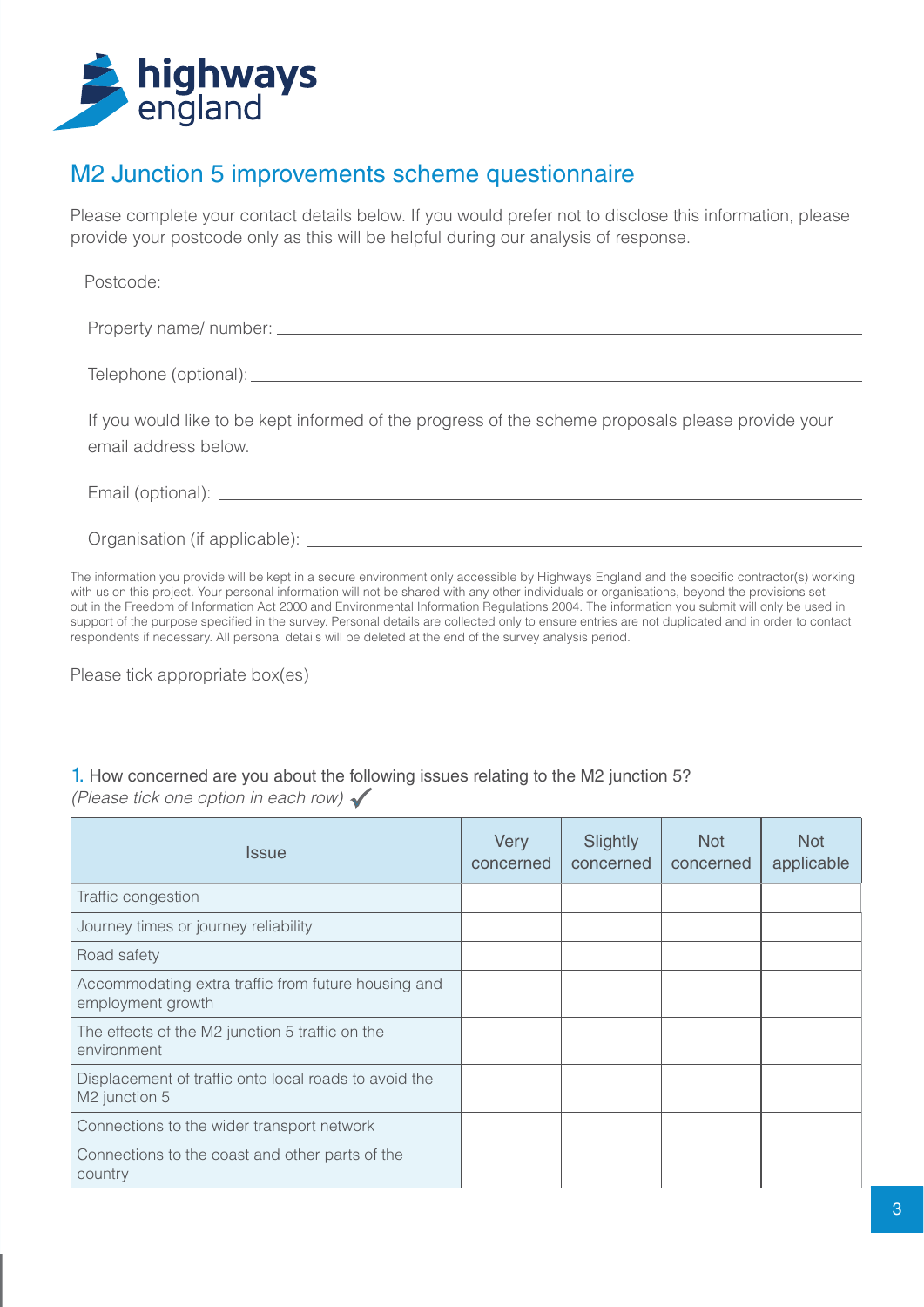Please tick appropriate box(es)  $\checkmark$ 2. Do you think there is severe congestion around the M2 junction 5? Please tick one option. Yes | | No | | Don't know

3. What specific local issues do you feel we should be aware of in developing our proposals for the M2 junction 5? Please provide details and examples to illustrate your answers.

4. What type of journeys do you use the M2 junction 5 for most often? Please tick one.

Local (up to 10 mile trips) | | Longer distance (more than 10 mile trip)

5. How often do you currently use the M2 junction 5? Please select one option in each row.

|                                                    | Every<br>day | 5-6 days<br>/week | 3-4 days<br>/ week | 1-2 days<br>/ week | Once a<br>fortnight | Once a<br>month | Several<br>times a<br>year | <b>Less</b><br>often /<br>never |
|----------------------------------------------------|--------------|-------------------|--------------------|--------------------|---------------------|-----------------|----------------------------|---------------------------------|
| Weekdays in the<br>morning peak<br>$(0800 - 0900)$ |              |                   |                    |                    |                     |                 |                            |                                 |
| Weekdays in the<br>evening peak<br>$(1700 - 1800)$ |              |                   |                    |                    |                     |                 |                            |                                 |
| Weekdays off-<br>peak (all other<br>times)         |              |                   |                    |                    |                     |                 |                            |                                 |
| Weekends<br>(anytime)                              |              |                   |                    |                    |                     |                 |                            |                                 |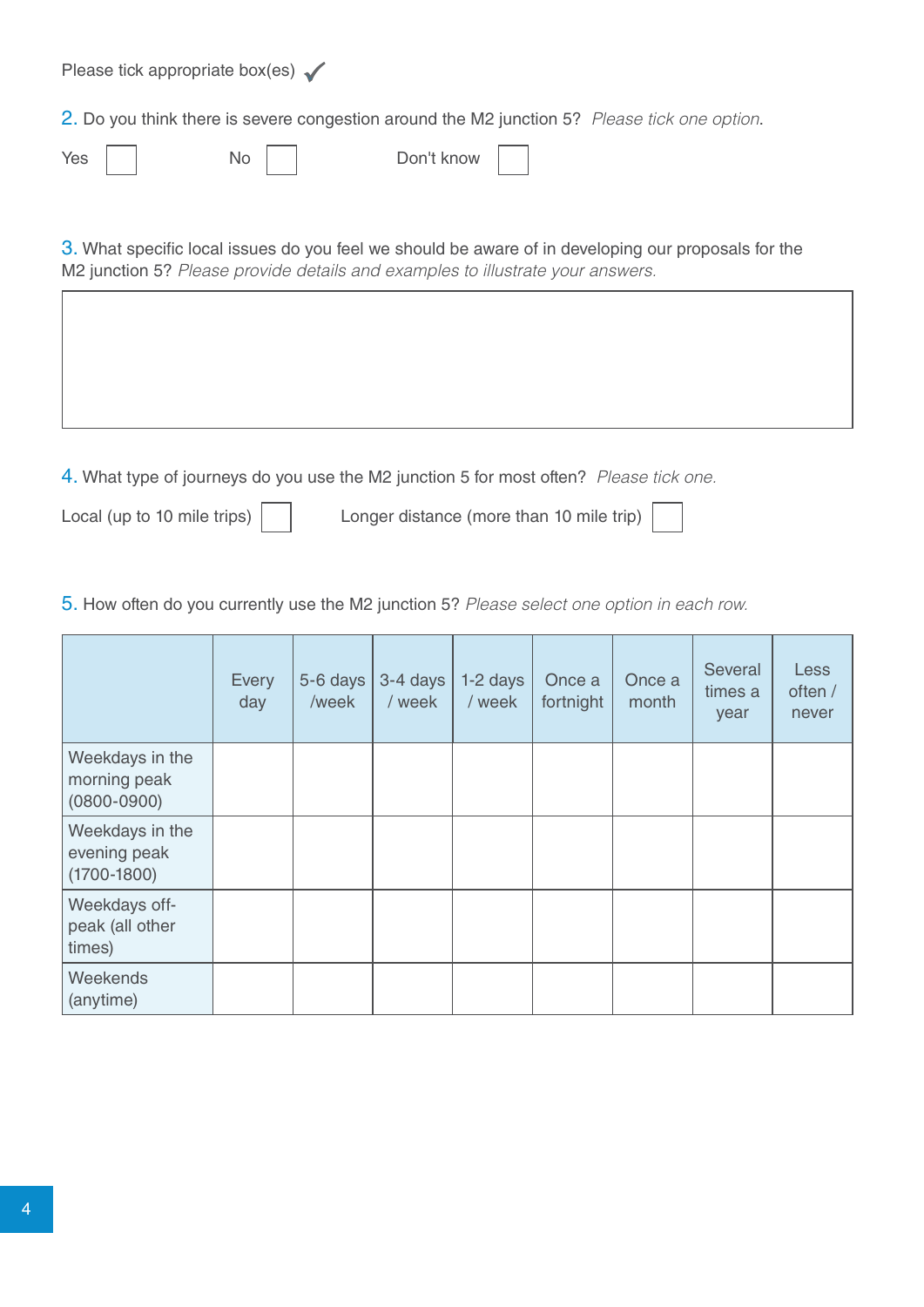6. How much do you agree or disagree that improvements to M2 junction 5 are needed? Please select one option.

| Strongly agree | Agree | Neutral or<br>undecided | <b>Disagree</b> | <b>Strongly disagree</b> |
|----------------|-------|-------------------------|-----------------|--------------------------|
|                |       |                         |                 |                          |

# Proposed scheme Option 12A

7. Please refer to the information and drawings describing Option 12A, which start on page 5 of the brochure. How much do you agree or disagree that the proposed option will meet the scheme objectives? Please select one option in each row.

|                                                                                                                         | Strongly<br>agree | Agree | Neutral or<br>undecided | <b>Disagree</b> | Strongly<br>disagree | Don't know |
|-------------------------------------------------------------------------------------------------------------------------|-------------------|-------|-------------------------|-----------------|----------------------|------------|
| Increase the<br>capacity of<br>the junction to<br>support future<br>growth in housing,<br>employment and<br>the economy |                   |       |                         |                 |                      |            |
| Improve safety<br>for all users of the<br>junction to reduce<br>accident numbers                                        |                   |       |                         |                 |                      |            |
| Improve reliability<br>of journey times<br>through the<br>junction                                                      |                   |       |                         |                 |                      |            |
| Deliver a high<br>standard of<br>highway design<br>that is in keeping<br>with the local<br>environment                  |                   |       |                         |                 |                      |            |
| Minimise<br>any adverse<br>environmental<br>impacts where<br>possible                                                   |                   |       |                         |                 |                      |            |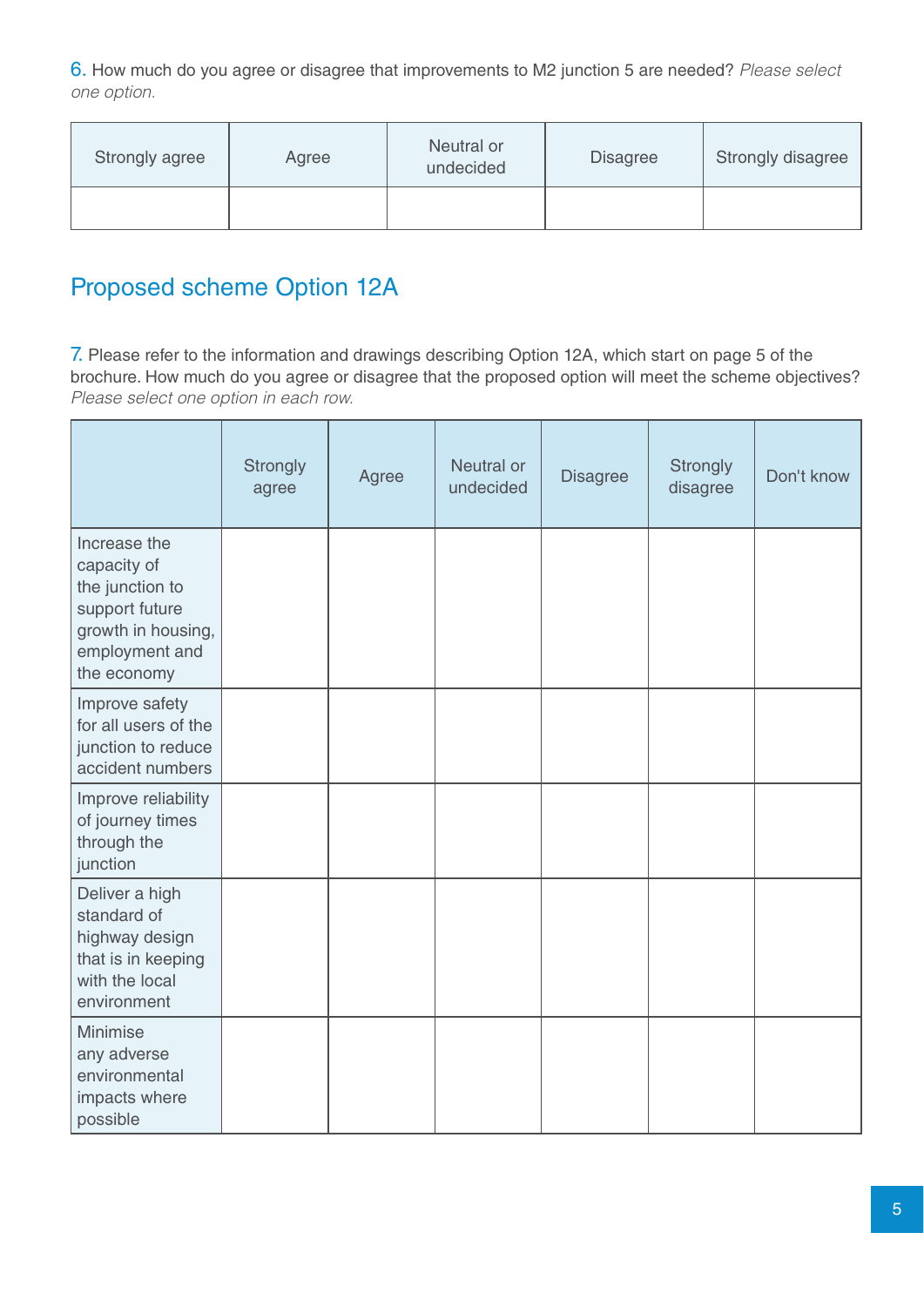8. Overall to what extent do you support the proposed option (Option 12A) for the M2 junction 5 improvements?

| Strongly agree | Agree | Neutral or<br>undecided | <b>Disagree</b> | Strongly<br>disagree | Don't know |
|----------------|-------|-------------------------|-----------------|----------------------|------------|
|                |       |                         |                 |                      |            |

#### 9. Please provide details to illustrate your response to question 8.

10. Do you have any outstanding concerns about the proposed option (12A) to improve the M2 junction 5? Please select one option in each row

|                                          | Very<br>concerned | Slightly<br>concerned | <b>Not</b><br>concerned | <b>Not</b><br>applicable |
|------------------------------------------|-------------------|-----------------------|-------------------------|--------------------------|
| Capacity to accommodate future growth    |                   |                       |                         |                          |
| Impact on congestion / journey time      |                   |                       |                         |                          |
| Impact on road safety                    |                   |                       |                         |                          |
| Disruption during construction           |                   |                       |                         |                          |
| Impact on noise, air or light pollution  |                   |                       |                         |                          |
| Impact on landscape setting              |                   |                       |                         |                          |
| Impact on biodiversity / ecology         |                   |                       |                         |                          |
| Impact on heritage                       |                   |                       |                         |                          |
| Impact on residential properties / land  |                   |                       |                         |                          |
| Connections to other parts of the region |                   |                       |                         |                          |
| Impact on likelihood of flooding         |                   |                       |                         |                          |
| Other concerns (please explain):         |                   |                       |                         |                          |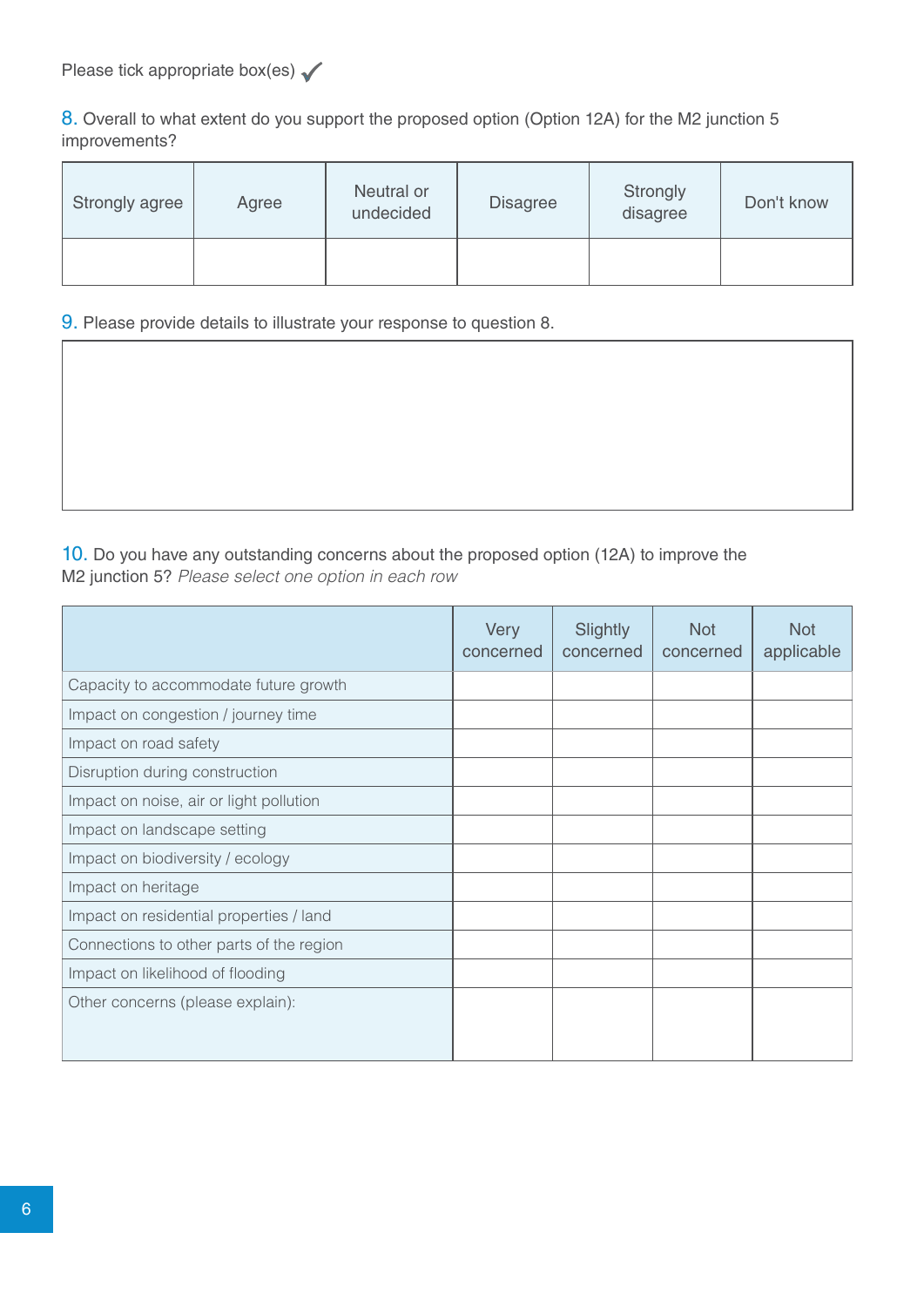11. Having read the brochure, and taking into account the constraints, please share your views on any other ideas you would like us to consider related to this scheme.

12. How do you think we can improve routes for other highway users, including pedestrians, cyclists and horse riders, as part of our proposals?

13. Do you have any other comments on the proposals for the M2 junction 5 scheme (Option 12A)? Please provide them below.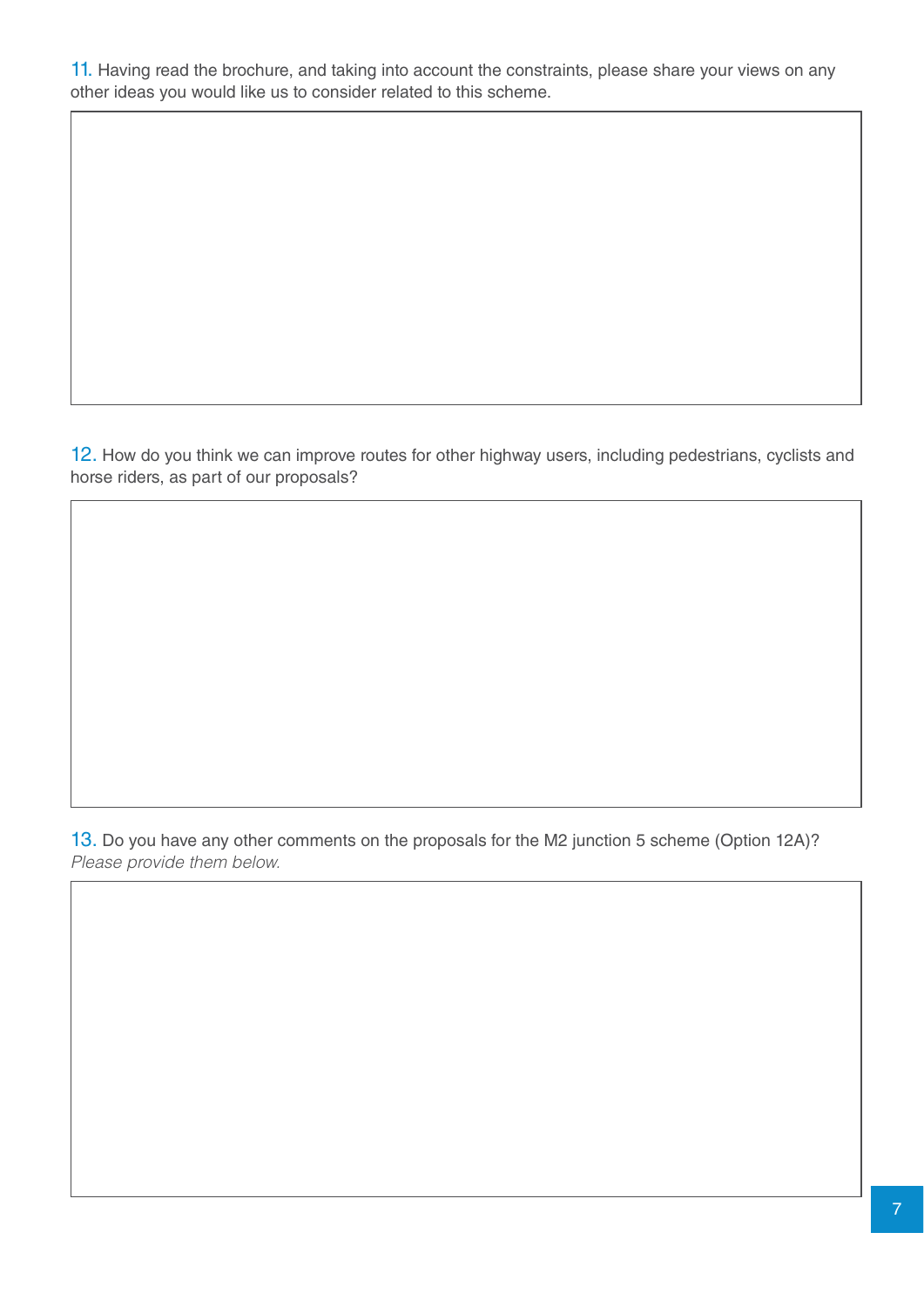Please tick appropriate box(es)  $\checkmark$ 

## The consultation

14. How did you find out about the M2 junction 5 improvements public consultation? Please tick all boxes that apply.  $\overline{a}$  $\overline{\phantom{0}}$ 

| Letter through door                        |  |
|--------------------------------------------|--|
| Local newspaper advert                     |  |
| Local newspaper article                    |  |
| Kent County Council website or email       |  |
| Swale Borough Council website or email     |  |
| Maidstone Borough Council website or email |  |
| Medway Council                             |  |
| <b>Highways England website</b>            |  |
| Other website (please state)               |  |
| Local radio                                |  |
| Poster                                     |  |
| Local community group                      |  |
| Public notice                              |  |
| Social media                               |  |
| Word of mouth                              |  |
| Other (please state)                       |  |

15. Please indicate if you are commenting as (please tick the *one* that applies most):

| A local resident                      |  |
|---------------------------------------|--|
| On behalf of a local business         |  |
| Someone who works in the area         |  |
| A visitor to the area                 |  |
| Someone who travels through the area  |  |
| On behalf of a community organisation |  |
| Prefer not to say                     |  |
| Other (please state)                  |  |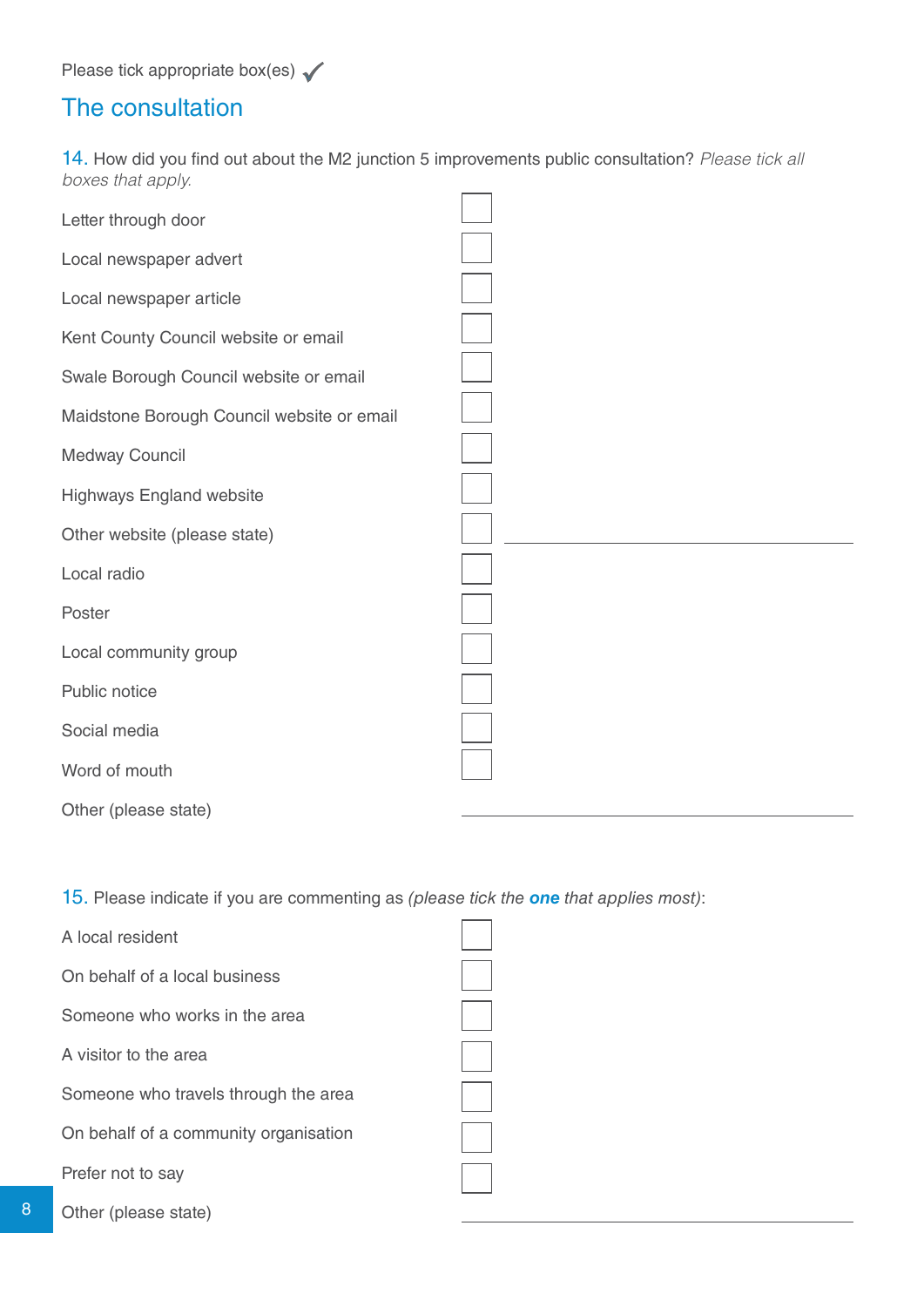16. Have you found the consultation materials useful in finding the information that you need?

| Yes | To a certain extent                                    | No. |  |
|-----|--------------------------------------------------------|-----|--|
|     | If 'No', how could the material available be improved? |     |  |
|     |                                                        |     |  |
|     |                                                        |     |  |
|     |                                                        |     |  |
|     |                                                        |     |  |
|     |                                                        |     |  |

17. This questionnaire and project information is available online and at the exhibitions. Have you or do you intend to visit one of our public exhibitions?

| Have visited exhibition |  | Intend to visit exhibition |  | N <sub>O</sub> |
|-------------------------|--|----------------------------|--|----------------|
|-------------------------|--|----------------------------|--|----------------|

|  | end to visit exhibition. |  |
|--|--------------------------|--|

18. If you have visited an exhibition, how useful did you find it in terms of addressing your questions?

| Very useful | Useful | No feeling<br>either way |  | Not at all<br>useful | Don't know | Not<br>applicable |
|-------------|--------|--------------------------|--|----------------------|------------|-------------------|
|             |        |                          |  |                      |            |                   |

19. How do you usually travel through this area? Please select all that apply.

| <b>Walk</b> | Cycle | Car/van<br>driver | Car/van<br>passenger | Motorcycle | <b>Bus</b> | <b>Train</b> | Other<br>(please<br>explain) |
|-------------|-------|-------------------|----------------------|------------|------------|--------------|------------------------------|
|             |       |                   |                      |            |            |              |                              |

Other **Community** Community Community Community Community Community Community Community Community Community Community Community Community Community Community Community Community Community Community Community Community Comm

#### 20. Which **one** do you use most often? Please select one.

| <b>Walk</b> | Cycle | Car/van<br>driver | Car/van<br>passenger | Motorcycle | <b>Bus</b> | Train | Other<br>(please<br>explain) |
|-------------|-------|-------------------|----------------------|------------|------------|-------|------------------------------|
|             |       |                   |                      |            |            |       |                              |

Other Charles Charles Charles Charles Charles Charles Charles Charles Charles Charles Charles Charles Charles Charles Charles Charles Charles Charles Charles Charles Charles Charles Charles Charles Charles Charles Charles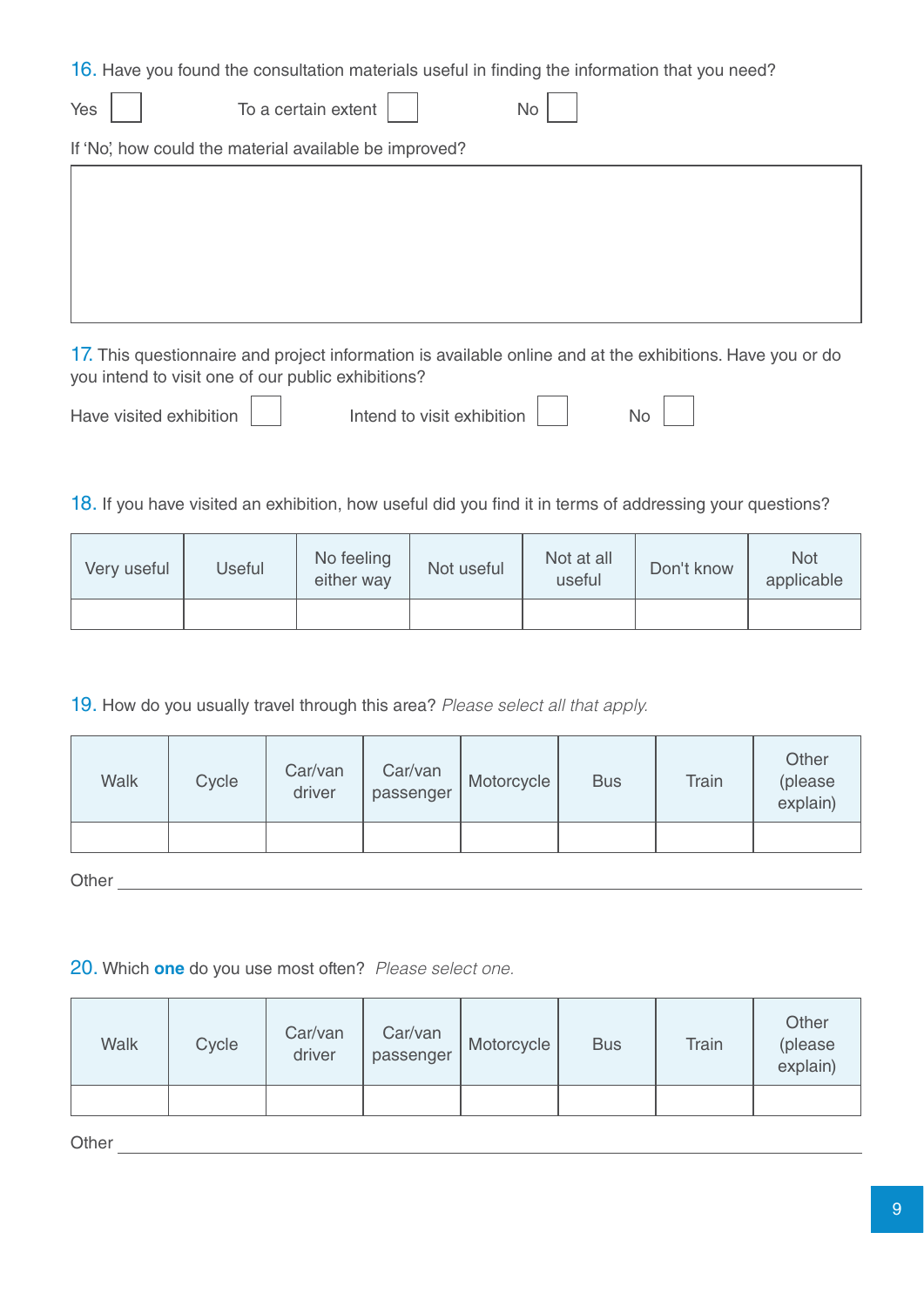#### Thank you for completing this questionnaire.

Completed questionnaires can be returned as follows:

- Online at: www.roads.highways.gov.uk/m2-junction-5-improvements
- Via our freepost address FREEPOST M2 junction 5 freepost envelope provided at the community drop points – no postage or stamp required
- Or you can drop it off at any of the public exhibitions listed on page 16 of the brochure.

Your views help shape the scheme. All consultation questionnaires received are formally recorded and in accordance with data protection requirements. Your personal details are used solely in connection with the consultation process.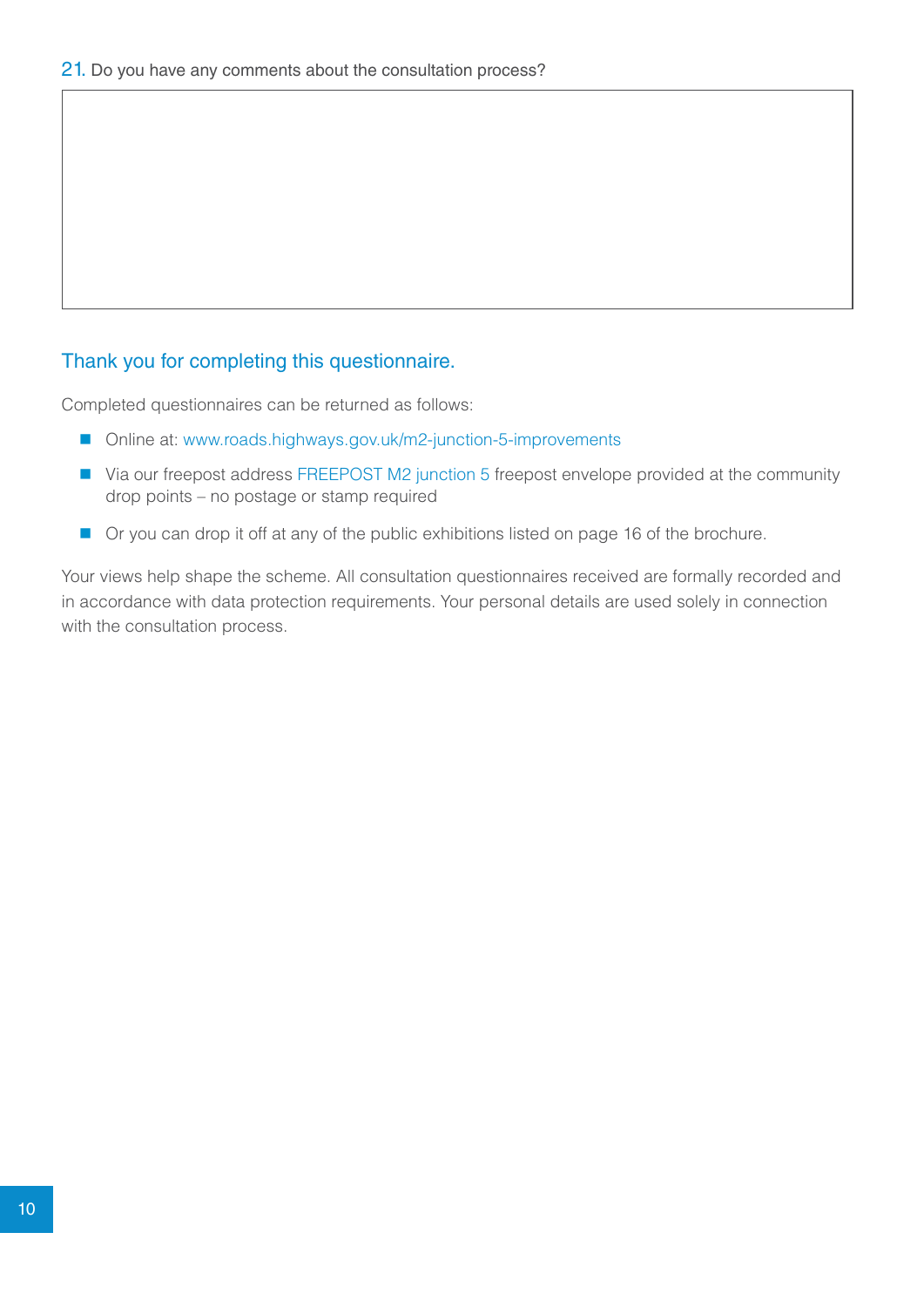Channel Tunnel [(M20)]<br>The West [(M20, M25)]

anterbury amsgate

 $\overline{\mathbb{R}}$ 

# **Thank you for completing this questionnaire.**

**www.roads.highways.gov.uk/m2-junction-5-improvements**

WIFISPARK<sup>4</sup> ė

AA56 JAK

**BYTH**